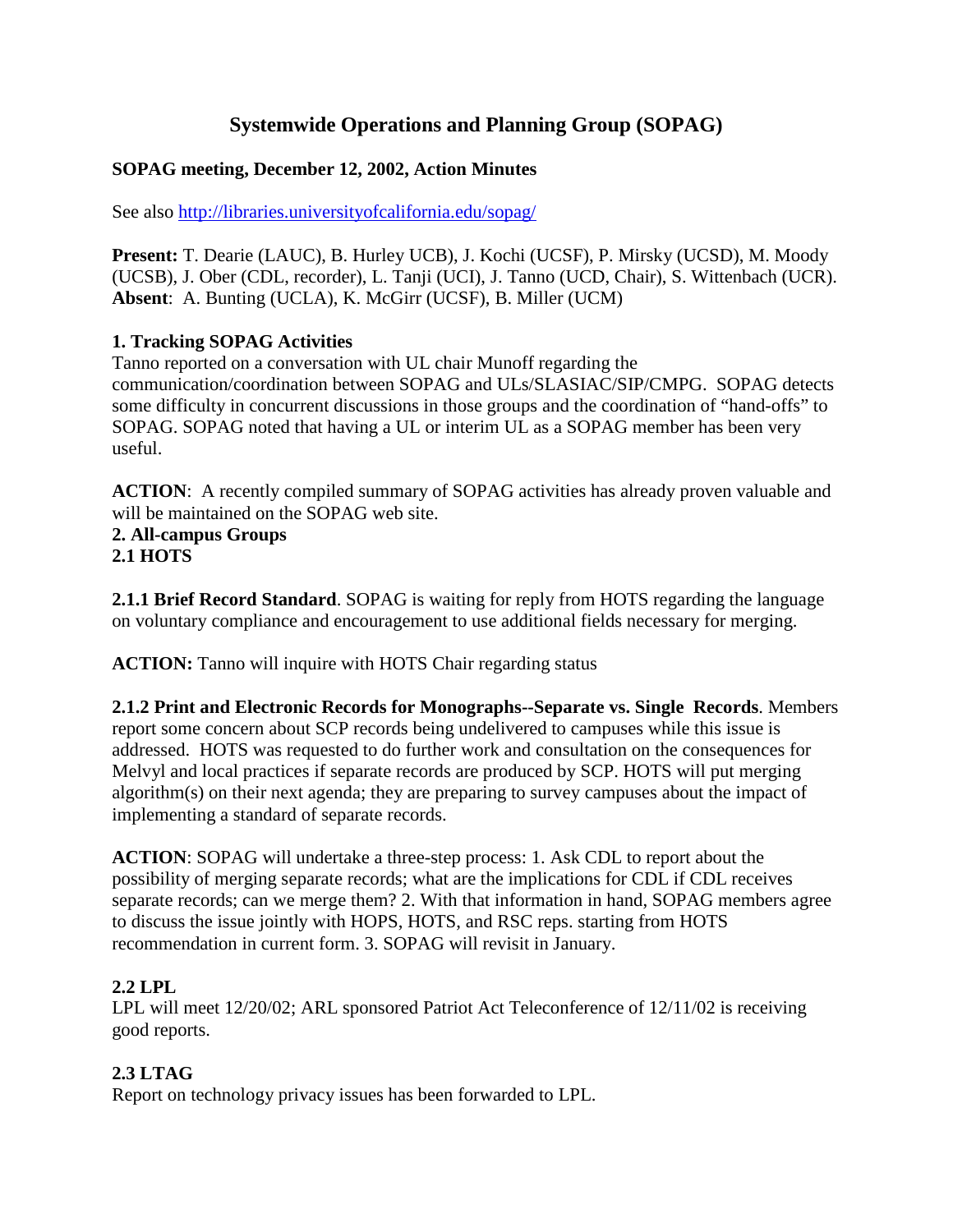**ACTION**: Hurley will ask LTAG chair Terry Toy when LTAG will begin planning for the next DL Developer's Forum

# **2.4 CDC**

The Working Group for Shared Print Journal Archive has been formed to analyze processing needs for shared collection of ACM and Elsevier print copies. They plan to submit a report in February.

## **3. Task Forces**

**3.1 Government Information Task Force**. Liaison Mirsky reports that the Task Force met on 12/11/02; UC Government Information Librarians have been surveying themselves and are sharing results with the Task Force One result is explicit evidence that print receipts are dropping dramatically. An interim report will be available for SOPAG's January meeting.

**3.2 Visual Resources Task Force**. Ober reports that the Task Force will soon issue an interim report on survey results.

## **4. Access Integration Model**

Continued the discussion and possible implications for modeling access integration. Actions, if any, will be informed by conversation at the ULs/SOPAG joint meeting 12/13/02.

#### **5. Shared Print Archive**

A letter dated 11/02/02 has been forwarded to the ULs citing SOPAG's charge to CDC (see 2.4 above) and SOPAG's willingness to contribute to addressing the concept of a shared print collection/archive.

#### **6. CDL-related Items**

**6.1 General.** On 1/15/03 CDL plans to launch a web site dedicated to UC library digital resources that are available to the public. An internal review has been completed which will result in a revised mission statement for the CDL that stresses building shared infrastructure for digital collections and services. CDL is working with UCOP's IR&C to forward information about unauthorized downloads of licensed material through unofficial proxy servers to the systemwide group of Chief Information Officers, JOG (the Joint Operations Group). The problem has been brought to light by JSTOR director K. Guthrie.

# **6.2 Melvyl Transition**

Merging of records and some last critical indexing jobs must still be run, in part because Ex Libris methods and programs have not previously been used to build a database of Melvyl's size and complexity. CDL has had to recover from indexing errors introduced as a result. However, a staged roll out is being planned for January, first to library staff and then the wider community. Legacy Melvyl will continue to be available until July 1, 2003.

A compilation of principles that SOPAG has endorsed for non-UC contributions to Melvyl has been placed on the Melvyl transition policies page.

There was discussion of background information about the costs and benefits of adding California State Library records to Melvyl-T.